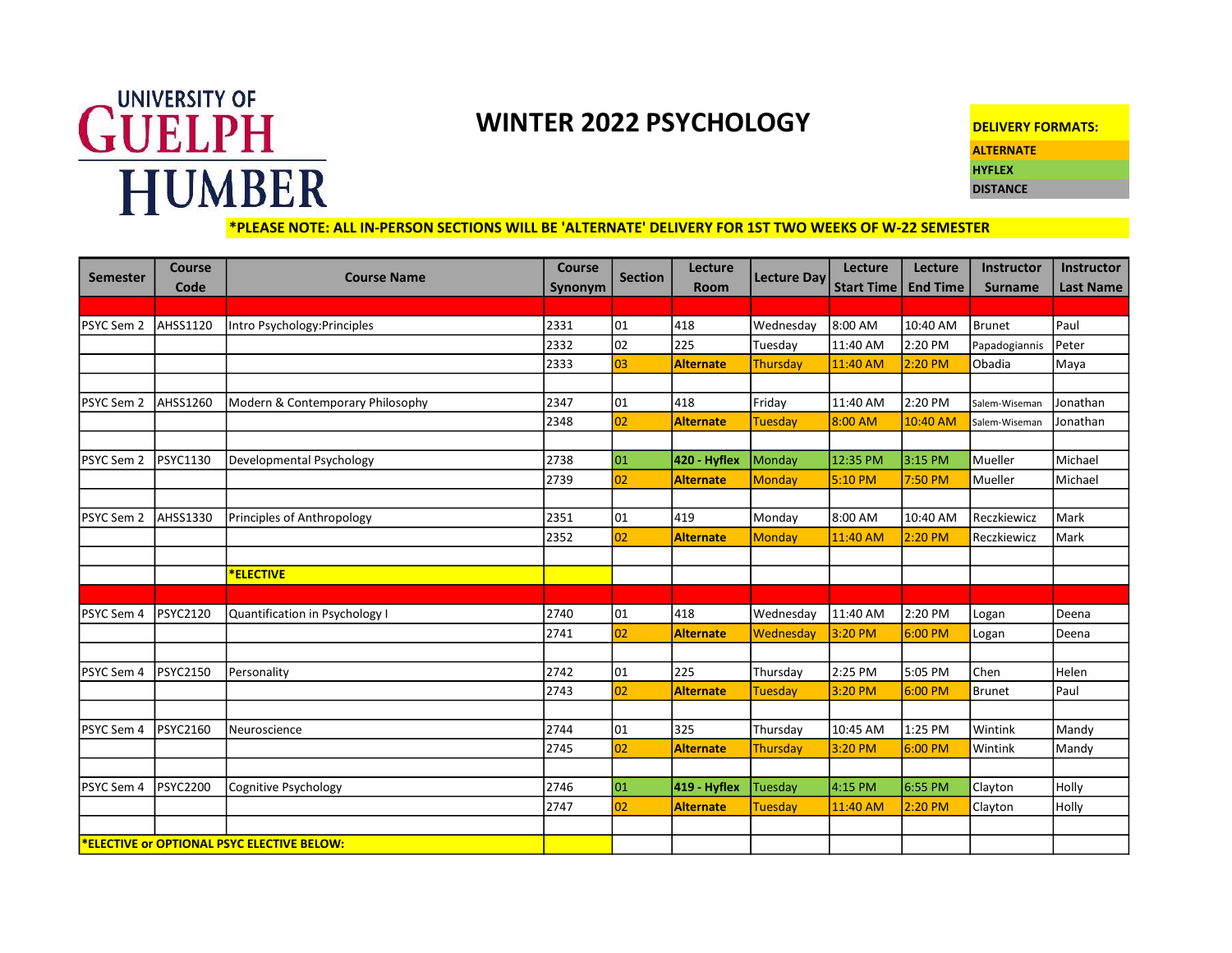| PSYC Sem 4            | <b>PSYC3630</b>                                                    | Psychology & Education                                             | 2761 | 01               | <b>Alternate</b> | <b>Tuesday</b>  | 4:15 PM  | 6:55 PM   | Kim           | Alice   |
|-----------------------|--------------------------------------------------------------------|--------------------------------------------------------------------|------|------------------|------------------|-----------------|----------|-----------|---------------|---------|
|                       |                                                                    |                                                                    |      |                  |                  |                 |          |           |               |         |
|                       |                                                                    | <b>*ELECTIVE</b>                                                   |      |                  |                  |                 |          |           |               |         |
|                       |                                                                    |                                                                    |      |                  |                  |                 |          |           |               |         |
| PSYC Sem 6            | PSYC3150                                                           | Drugs and Behaviour                                                | 2748 | 01               | 419              | Monday          | 11:40 AM | 2:20 PM   | Ramlakhan     | Nalini  |
|                       |                                                                    |                                                                    | 2749 | 02               | <b>Alternate</b> | <b>Monday</b>   | 3:20 PM  | $6:00$ PM | Ramlakhan     | Nalini  |
|                       |                                                                    |                                                                    |      |                  |                  |                 |          |           |               |         |
| PSYC Sem 6            | PSYC3160                                                           | Learning Difficulties and Disabilities                             | 2750 | 01               | <b>Alternate</b> | <b>Tuesday</b>  | 8:00 AM  | 10:40 AM  | Doan          | Tiffany |
|                       |                                                                    |                                                                    | 2751 | 02               | <b>Alternate</b> | <b>Monday</b>   | 8:00 AM  | 10:40 AM  | Doan          | Tiffany |
|                       |                                                                    |                                                                    |      |                  |                  |                 |          |           |               |         |
| PSYC Sem 6            | <b>PSYC3170</b>                                                    | Persuasion and Facilitation                                        | 2752 | 101              | 411              | Wednesday       | 11:40 AM | 2:20 PM   | Foard         | Thomas  |
|                       |                                                                    |                                                                    | 2753 | 02               | <b>Alternate</b> | Friday          | 11:40 AM | 2:20 PM   | Federman      | Mark    |
|                       |                                                                    |                                                                    |      |                  |                  |                 |          |           |               |         |
| PSYC Sem 6            | PSYC3180                                                           | Applied Study in Psychology                                        | 2754 | DE01             | <b>ONLINE</b>    | <b>Distance</b> |          |           | Kim           | Alice   |
|                       |                                                                    |                                                                    | 2755 | DE <sub>02</sub> | <b>ONLINE</b>    | <b>Distance</b> |          |           | Kim           | Alice   |
|                       |                                                                    |                                                                    | 2756 | DE03             | <b>ONLINE</b>    | <b>Distance</b> |          |           | Kim           | Alice   |
|                       |                                                                    |                                                                    |      |                  |                  |                 |          |           |               |         |
|                       |                                                                    | ONE OF THE CERTIFICATE COURSES BELOW (not elective, not optional): |      |                  |                  |                 |          |           |               |         |
|                       |                                                                    |                                                                    |      |                  |                  |                 |          |           |               |         |
| PSYC Sem 6            | <b>AHSS1350</b>                                                    | Intercultural Understanding and Communication (IR)                 | 2355 | DE01             | <b>ONLINE</b>    | <b>Distance</b> |          |           | Deckha        | Nitin   |
|                       |                                                                    |                                                                    |      |                  |                  |                 |          |           |               |         |
| PSYC Sem 6            | PSYC3190                                                           | Case Studies & Qualitative Methods(RS)                             | 2757 | $ _{01}$         | <b>Alternate</b> | Friday          | 8:00 AM  | 10:40 AM  | Federman      | Mark    |
|                       |                                                                    |                                                                    |      |                  |                  |                 |          |           |               |         |
| PSYC Sem 6            | <b>PSYC3200</b>                                                    | Psychology of Group Dynamics(OB)                                   | 2758 | 01               | 411              | Thursday        | 11:40 AM | 2:20 PM   | Papadogiannis | Peter   |
|                       |                                                                    |                                                                    |      |                  |                  |                 |          |           |               |         |
| PSYC Sem 8            | PSYC4160                                                           | Mediation & Conflict Resolution                                    | 2762 | 01               | 419              | Thursday        | 3:20 PM  | 6:00 PM   | Zangeneh      | Masood  |
|                       |                                                                    |                                                                    | 2763 | 02               | <b>Alternate</b> | Wednesday       | 3:20 PM  | $6:00$ PM | Zangeneh      | Masood  |
|                       |                                                                    |                                                                    |      |                  |                  |                 |          |           |               |         |
| PSYC Sem 8            | <b>PSYC4180</b>                                                    | Theories of Psychotherapy II                                       | 2764 | 0101             | <b>Alternate</b> | Thursday        | 8:00 AM  | 9:45 AM   | Reeves        | Allison |
|                       |                                                                    |                                                                    |      |                  | <b>Alternate</b> | Thursday        | 9:50 AM  | 10:40 AM  |               |         |
|                       |                                                                    |                                                                    | 2765 | 0202             | 125              | Thursday        | 10:45 AM | 12:30 PM  | Reeves        | Allison |
|                       |                                                                    |                                                                    |      |                  | 125              | Thursday        | 12:35 PM | 1:25 PM   |               |         |
| <b>SELECT ONE OF:</b> |                                                                    |                                                                    |      |                  |                  |                 |          |           |               |         |
| <b>PSYC Sem 8</b>     | PSYC4200                                                           | Honours Seminar in Psychology                                      | 2766 | 01               | 302              | Tuesday         | 11:40 AM | 2:20 PM   | Ramlakhan     | Nalini  |
|                       |                                                                    |                                                                    | 2767 | 02               | <b>Alternate</b> | <b>Tuesday</b>  | 3:20 PM  | 6:00 PM   | Chen          | Helen   |
|                       |                                                                    | OR:                                                                |      |                  |                  |                 |          |           |               |         |
| PSYC Sem 8            | PSYC4220                                                           | Thesis II (Thesis Stream)                                          | 2768 | 01               |                  |                 |          |           | Sandford      | Adam    |
|                       |                                                                    |                                                                    |      |                  |                  |                 |          |           |               |         |
|                       | ONE OF THE CERTIFICATE COURSES BELOW (not elective, not optional): |                                                                    |      |                  |                  |                 |          |           |               |         |